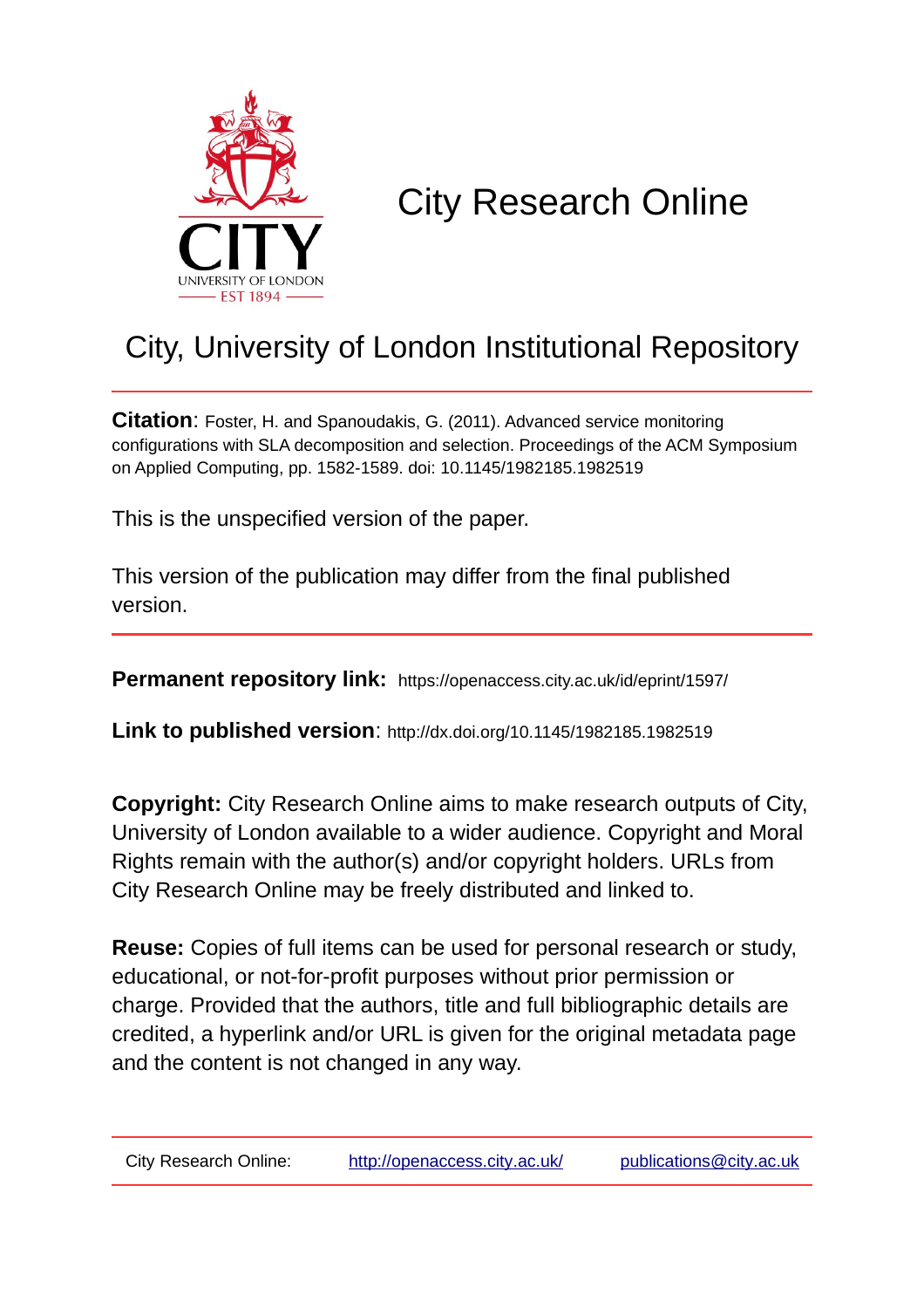### **Advanced Service Monitoring Configurations with SLA Decomposition and Selection**

Howard Foster and George Spanoudakis Department of Computing, City University London, Northampton Square, EC1V 0HB, London, England, United Kingdom {howard.foster.1,g.e.spanoudakis}@city.ac.uk

#### ABSTRACT

Service Level Agreements (SLAs) for Software Services aim to clearly identify the service level commitments established between service requesters and providers. The commitments that are agreed however can be expressed in complex notations through a combination of expressions that need to evaluated and monitored efficiently. The dynamic allocation of the responsibility for monitoring SLAs (and often different parts within them) to different monitoring components is necessary as both SLAs and the components available for monitoring them may change dynamically during the operation of a service based system. In this paper we discuss an approach to supporting this dynamic configuration, and in particular, how SLAs expressed in higher-level notations can be efficiently decomposed and appropriate monitoring components dynamically allocated for each part of the agreements. The approach is illustrated with mechanical support in the form of a configuration service which can be incorporated into SLA-based service monitoring infrastructures.

#### Categories and Subject Descriptors

D.2.11 [Software Architectures]: Service-oriented Architecture (SOA)

#### General Terms

Algorithms, Design, Management, Reliability

#### Keywords

Service Level Agreements, Service Composition, Monitoring

#### 1. INTRODUCTION

As a key part of monitoring and management, systems developed with the Service-Oriented Architecture (SOA) design pattern should utilise negotiated agreements between service providers and requesters. Typically the result of this negotiation is specified in Service-Level Agreements (SLAs),

Copyright 2011 ACM 978-1-4503-0113-8/11/03 ...\$10.00.

which are then used to monitor levels of service provided and to optionally specify pre-conditions and actions to take in the event of such levels being violated. The dynamic availability and allocation of the responsibility for monitoring SLAs (and often different parts within them) to different monitoring components is necessary as both SLAs and the components available for monitoring them may change dynamically during the operation of a service based system [4]. The complexity of SLA terms however means that several monitoring components may need to be selected for a single SLA guaranteed term expression (e.g. availability  $> 90\%$ ) since each part of the expression may be reasoned by a physically different provider. Existing work has shown examples of decomposition based upon simple decomposition of expressions [4] but there is also need to consider how variations between different monitors (e.g. trustworthiness or access constraints) can be considered in a dynamic monitoring configuration process.

In this work we show how complex service agreement terms can be decomposed in to manageable monitoring configurations, whilst also including a mechanism to support preferred monitoring component selection requirements. Advanced configuration is supported by a MonitoringManager component which mechanically parses an SLA, generates a formal Abstract Syntax Tree (AST) and decomposes the terms of the AST in to expressions for monitoring. Each expression is then used to select appropriate reasoning or service sensor monitoring components. The main contribution of this work is that both the monitoring configurator and the monitoring configuration specification are generic, reusable artifacts, that can be incorporated in to other monitoring frameworks where configuration of monitoring components is required. In the case of the configurator, it is already offered as a reusable service using standard web service protocols and enables the use of replaceable selection criteria for candidate monitors which can be driven from preferences for monitor provider and offered features.

The paper is structured as follows. In section 2 we provide a brief background and related work section discussing how work has progressed on service monitoring frameworks and configuration. In section 3 we present an example monitoring architecture whilst in section 4 we describe the overall approach to monitoring configuration. In section 5 we discuss in detail the parsing and decomposition of SLA specifications and in section 6 we discuss the selection and specification of a monitoring system configuration. In section 7 we briefly discuss an application of the configuration module and in section 8 conclude the paper with a discussion of

Permission to make digital or hard copies of all or part of this work for personal or classroom use is granted without fee provided that copies are not made or distributed for profit or commercial advantage and that copies bear this notice and the full citation on the first page. To copy otherwise, to republish, to post on servers or to redistribute to lists, requires prior specific permission and/or a fee.

*SAC'11* 21-MAR-2011, TaiChung, Taiwan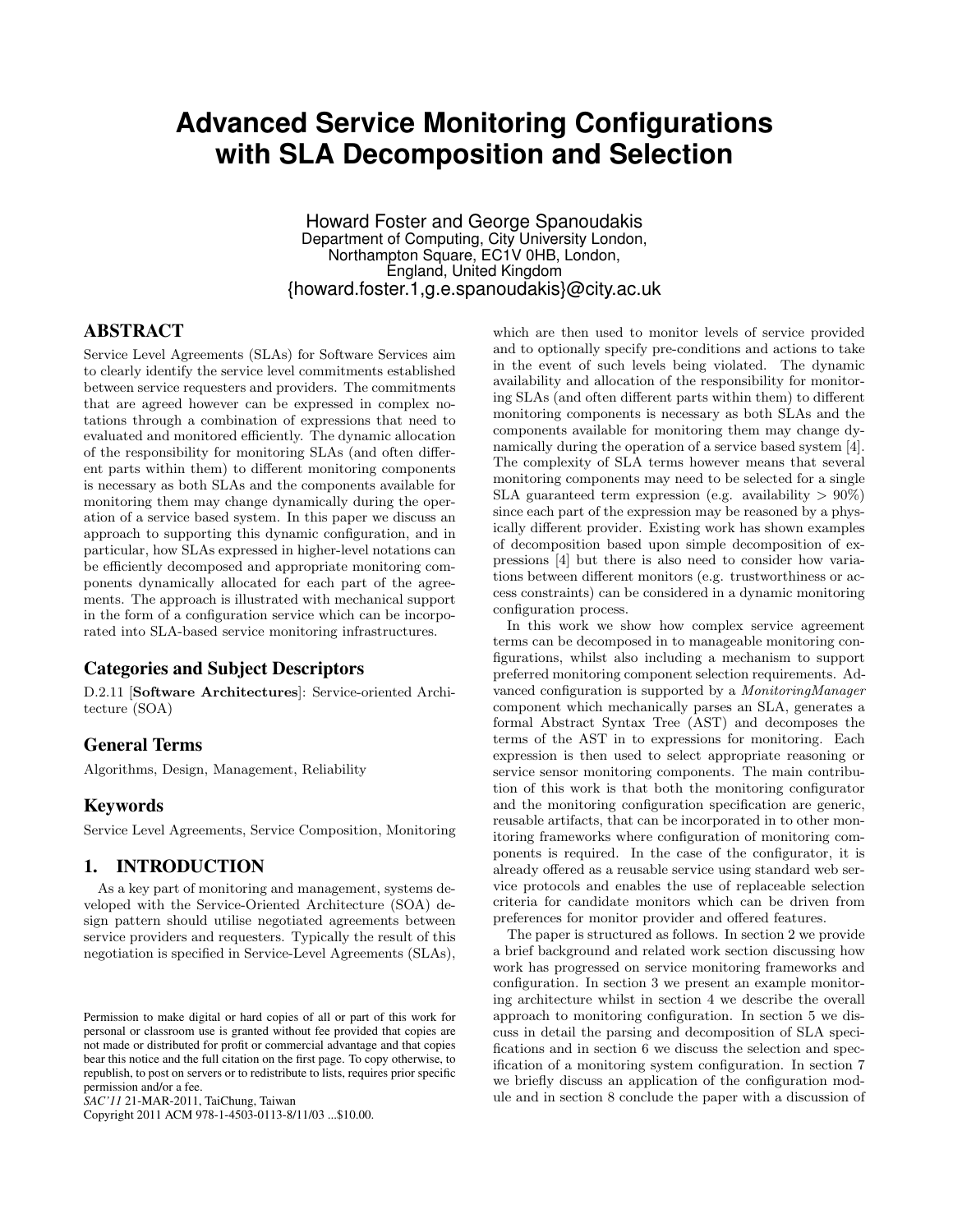present and future work.

#### 2. BACKGROUND AND RELATED WORK

Background and related work in this paper falls within two areas. First, we consider the definition and translation of SLAs and second the runtime monitoring of service based systems based upon monitoring features. Several projects have focused on SLA definitions and provisioning in the context of both Web and Grid services. The Adaptive Services Grid (ASG) project for example, has designed an architecture for establishing and monitoring SLAs in Grid environments [6]. In this architecture, the monitoring rules and parameters as well as the architecture for SLA monitoring are statically defined and cannot be updated at runtime. The TrustCOM project has also produced a reference implementation for SLA establishment and monitoring [15]. This implementation, however, does not involve the dynamic setup of monitoring infrastructures. The SLA Monitoring and Evaluation architecture presented within the Gridipedia project [5] has several similarities with the approach presented in this paper, such as the need to separate SLA from service management. Their focus of work, however, is on statically binding services and monitors, whilst ours is on dynamically allocating monitors to SLA parts, based upon matching the exact terms that need to be monitored and the monitoring capabilities available in different services. For SLA translation, in [17, 9] the authors describe decomposing an SLA of resource requirements (with the purpose of building a system which represents the SLA required). Their approach is more focused on building a system rather than monitoring existing services. However, it also employs techniques to optimise and arrange efficient configurations based upon the SLA expressions stated. In [10], the authors consider evaluating expressions for conditions of properties of services (e.g. response time), however their SLA format appears to offer only single assertions rather than complex expressions.

Work on runtime monitoring of service based systems has developed different types of monitors. These monitors realise either intrusive or event-based monitoring. Intrusive monitoring relies on weaving the execution of monitoring activities at runtime within the code that realises the service itself or the orchestration process. In the case of composite services, this can be done directly in a process engine, by interleaving monitoring code with the process executable code as in [2, 3, 1, 7]. The assessment of monitoring service properties required by SLAs can not be easily achieved through this paradigm, since the properties to be monitored and the actions required for monitoring must be interleaved with service execution code and, therefore, known a priori by the system designer. Event-based (aka non-intrusive) monitoring [13, 16, 8] requires the establishment of mechanisms for capturing runtime information on service execution, e.g. service operation calls and responses. In this way, the business logic and the monitoring logic remain separate. The approaches cited above for non-intrusive monitoring, however, take for granted the availability of events required for monitoring and cannot cope with dynamic changes in SLAs.

The work described in this paper extends an existing approach on dynamic generation of monitoring system configurations [4]. Specifically, we consider individual guarantee terms within an SLA by decomposition of complex guarantee expressions, a wider spectrum of monitoring components (e.g. effectors) and support complex monitoring configurations that can engage different monitoring components for checking the same SLA term if necessary.

#### 3. ARCHITECTURE

The overall architecture for our Monitoring System is illustrated in Figure 1. The Planning and Optimization Component (POC) is a local executive controller for a Service-Manager. It is responsible for assessing and customizing SLA offers, evaluating available service implementations and planning optimal service provisioning and monitoring strategies. The POC generates a suitable execution plan for monitoring (based upon a configuration obtained from the MonitoringManager component) and passes this to the Provisioning and Adjustment Component (PAC). The PAC collects information from the Low Level Monitoring System, analyzes the incoming events and decides if a problem has occurred or it is about to occur, identifies the root cause and if possible decides and triggers the best corrective or proactive action. In case the problem cannot be solved at a local level, PAC escalates the issue to a higher level component, namely the POC. In case of an SLA violation, Adjustment can trigger re-planning, re-configuration and/or alerting to higher-level SLA. These capabilities are considered to be important in order to guarantee best user perception preserving underlining resources.

The MonitoringManager (MM) coordinates the generation of a monitoring configuration of the system. It decides, for an SLA specification instance it receives, which is the most appropriate monitoring configuration according to configurable selection criteria. A monitoring configuration describes which components to configure and how their configurations can be used to obtain results of monitoring Guarantee States. The Low Level Monitoring Manager is a central entity for storing and processing monitoring data. It collects raw observations, processes them, computes derived metrics, evaluates the rules, stores the history and offers all this data to other components (accessible through the ServiceManager). It implements the monitoring part of a ProvisioningRequest, containing constraint based rules (time and data driven evaluations) and ServiceInstance specific Sensor related configurations. It is general by design, so capable of supporting Infrastructure, Software and Services and other use cases.

There are three types of Monitoring Features in the Monitoring System. First, Sensors collect information from a service instance. Their designs and implementations are very much domain-specific. A sensor can be injected into the service instance, e.g., service instrumentation, or it can be outside the service instance intercepting service operation invocations. A sensor can send the collected information to the communication infrastructure or other components can request (query) information from it. There can be many kinds of sensors, depending on the kind of information they want to collect, but all of them should implement a common interface. The interface provides methods for starting, stopping, and configuring a sensor. Second, Effectors are components for configuring service instance behaviour. Their designs and implementations are very much domainspecific. An effector can be injected into a service instance, e.g., service instrumentation, or can interface a service configuration interface. There can be many kinds of effectors, depending on the service instance to be controlled, but all of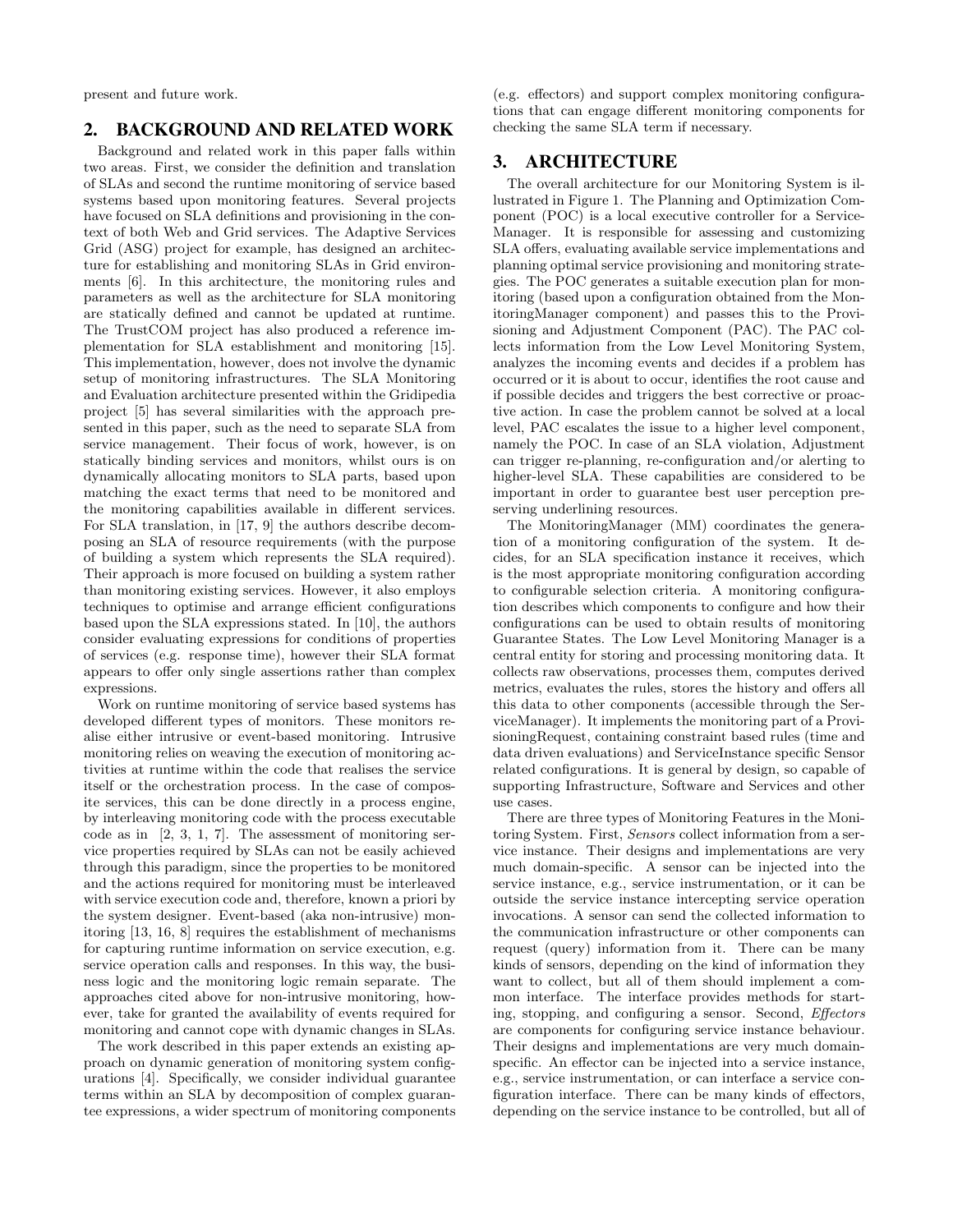

Figure 1: A Core Monitoring Architecture

them should implement a common interface. The interface should provide methods for configuring a service. The third type of monitoring feature is a Reasoning Component Gate $way (RCG)$ . An RCG provides the interface for accessing a Reasoning Engine. A Reasoning Engine (or short name as Reasoner) performs a computation based upon a series of inputs provided by the events or messages sent from a sensor or an effector. An example RCG may provide a function to compute the average completion time of service requests. In this case the RCG accepts events from sensors detecting both request and responses to a service operation. RCGs also provide access to generic runtime monitoring frameworks such as EVEREST [12].

#### 3.1 SLA Specification

The main input to the monitoring system is an instance of an SLA specification. In this work we reuse the model as defined in the European Union SLA@SOI project [11]. This SLA specification provides an abstract syntax for expressing the content of SLA agreements. The specification describes:

- The various parties to the agreement, in particular the service provider and consumer,
- The functional properties of offered services i.e. service descriptions (operations etc).
- The terms of one or more agreements i.e. the various obligations that parties commit to. These obligations are encoded in the form of guarantees, which come in two basic flavours:
- Guaranteed states; expressed as constraints over nonfunctional (QoS) service properties, and

• Guaranteed actions; concerning, for example, requirements for reporting SLA status, or for the payment of penalties in case of SLA violation.

A Standard Terms vocabulary (of which a partial list is given in Table 1 and also provided in [11]), defines tokens to be used by concrete instantiations of the abstract SLA syntax. These terms include constraint expressions, logical and comparison operators, arithmetic functions, time-series and scheduling functions and common QoS Metrics (such as completion-time, availability etc). All the standard terms are defined as URIs, such that different namespaces may be employed to signify local variations. Domain-specific applications can define their own additional terms as required.

An example instance of an SLA specification is illustrated in Figure 2. Here the SLA instance represents one AgreementTerm. Within the AgreementTerm (AG1) are variable declarations (*VariableDeclr*) and a number of obliged *Guar*anteed states. The variable VAR1 defines a reference variable for the effectiveDate of the AgreementTerm. The obligations of the service operation (identified in a complete SLA specification) are one or more Guaranteed states, which specify constraint expressions as a pair of values and domains. The value is either a function or another expression (or indeed a variable substitution). The domain refers to the operator of the expression and the value to be evaluated. Hence, a Guaranteed state can be built from an expression tree of constraint expressions and their domain values. For example, AG1 in Figure 2 has a Guaranteed state (ID as Availability) which specifies that the availability of the service should be greater than 60 percent. Using this form of specifying SLAs, complex Agreement Terms and Guaranteed states can be built.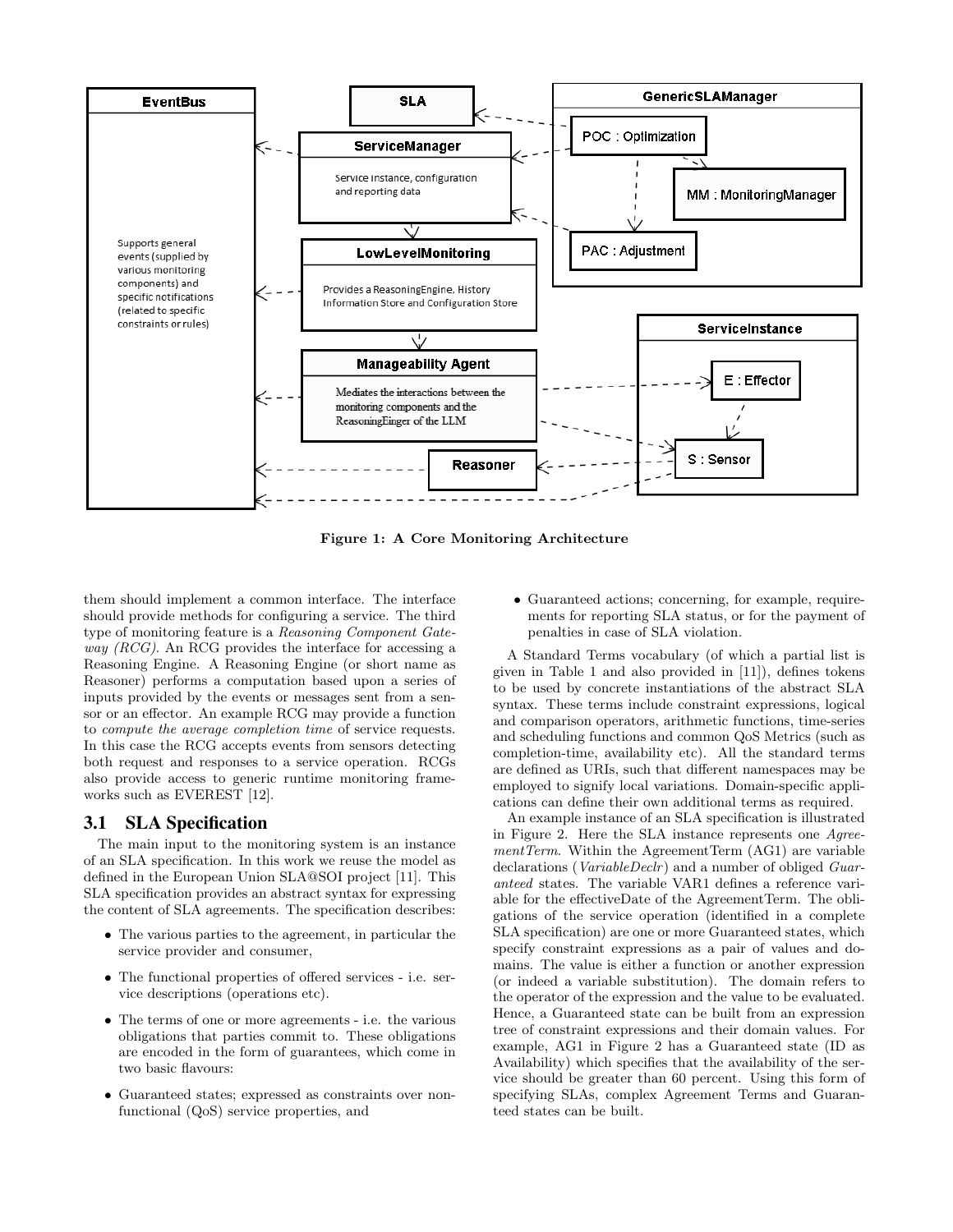Table 1: Sample list of QoS Terms as defined in SLA@SOI project

| QoS Terms                               |                                       |  |
|-----------------------------------------|---------------------------------------|--|
| <b>Numerical Measures:</b><br>S-Service |                                       |  |
| availability(S)                         | probability service S is running      |  |
| accessibility(S)                        | probability that S is accessible      |  |
| $arrivial_rate(S)$                      | operation invocation rate in S        |  |
| $data\_volume(S)$                       | data volume processed per request     |  |
| throughput(S)                           | max. arrival rate for operations in S |  |
| $completion_time(S)$                    | operation completion time in S        |  |
| mtr(S)                                  | mean-time-to-repair                   |  |
| $\text{mttf}(S)$                        | mean-time-to-failure                  |  |
| <b>Standards Conformance: S-Service</b> |                                       |  |
| $non_{repudiation}(S)$                  | possibility to deny use of S          |  |
| $supported\_standards(S)$               | set of standards supported by S       |  |
| regularory(S)                           | set of regulations supported by S     |  |
| Security: S-Service                     |                                       |  |
| $\text{authentication}(S)$              | proper methods used by S              |  |
| auditability(S)                         | logs are maintained by S              |  |
| Infrastructure: R-Resource              |                                       |  |
| $vm\_cores(R)$                          | number of cores of R                  |  |
| $cpu\_speed(R)$                         | processing speed of R                 |  |
| memory(R)                               | amount of memory of R                 |  |
| persistence(R)                          | vm image of R is persisted            |  |
| $vm\_\text{image}(R)$                   | virtual image for R                   |  |



Figure 2: Partial SLA as XML Elements

#### 3.2 Monitoring Features Specification

In addition to an SLA specification, the MonitoringManager requires a set of monitoring features specifications for monitoring feature types (introduced at the beginning of this section). Component Monitoring Features are specified for a type of monitoring component and offered for a type of service. A ComponentMonitoringFeature specification has two instance variables. The type variable holds the type of the component. The permitted types are: SENSOR, EF-FECTOR, and REASONER. A sensor provides information about a service, an effector changes the properties of a service, whilst a reasoner processes information to produce a monitoring result, e.g. it consumes information provided by sensors and reports whether an SLA is violated or not. The uuid variable uniquely identifies the component that has the monitoring features. This variable has the same value as the service UUID. Furthermore, a Feature contains a list of MonitoringFeatures. MonitoringFeatures are constructed as one of two types, being basic or a function.

Basic monitoring features are used to distinguish between event and primitive monitoring features. It has a single parameter type for the type of the basic monitoring feature. In the case of Primitive monitoring features allowed

types correspond to the Java primitive types, e.g., Long, Boolean, String. In the case of an Event monitoring feature allowed types are currently REQUEST, RESPONSE and COMPUTATION (result of a function). A basic monitoring feature with a sub-type of primitive is used to advertise abilities to report about primitive service information, e.g., cpu load, logged users, available memory. Sensors are the typical components exposing this kind of feature. A primitive feature has two instance variables: type: holds the variable type. It can be, for instance, one of the Java standard primitive type. It can also be any other type defined in an SLA standard vocabulary. unit: holds the monitoring feature unit of measurement, e.g., mt, km, kg. Event monitoring features are used to advertise abilities to report about service interactions or service state, e.g., service operation requests and responses, service failures. Sensors and Reasoner are the typical components exposing this kind of feature. An Event basic sub-type has one instance variable type, which holds the event type as one of REQUEST, RE-SPONSE, COMPUTATION. Domain specific event types can also be defined and used here.

Function monitoring features are used to advertise abilities to perform a computation and report its result, e.g., availability, throughput, response time. Reasoners are the typical components exposing this kind of feature. The class Function has two instance variables: input: holds the list of the function input parameters, output: holds the output parameter. Reasoner features are described by a type (the term or operator performed), one or more input parameters and one output.

The example in Figure 3 illustrates the features of an example service. A sensor feature has two monitoring features; one for events reporting cpu-load and one the number of logged-users. The example also illustrates a reasoner feature with two monitoring features. One providing a *greater-than* comparison of two input parameter numbers. The other providing an MTTR (Mean-Time-To-Repair) computation output based upon request and response input events.



Figure 3: Component Monitoring Features as XML Elements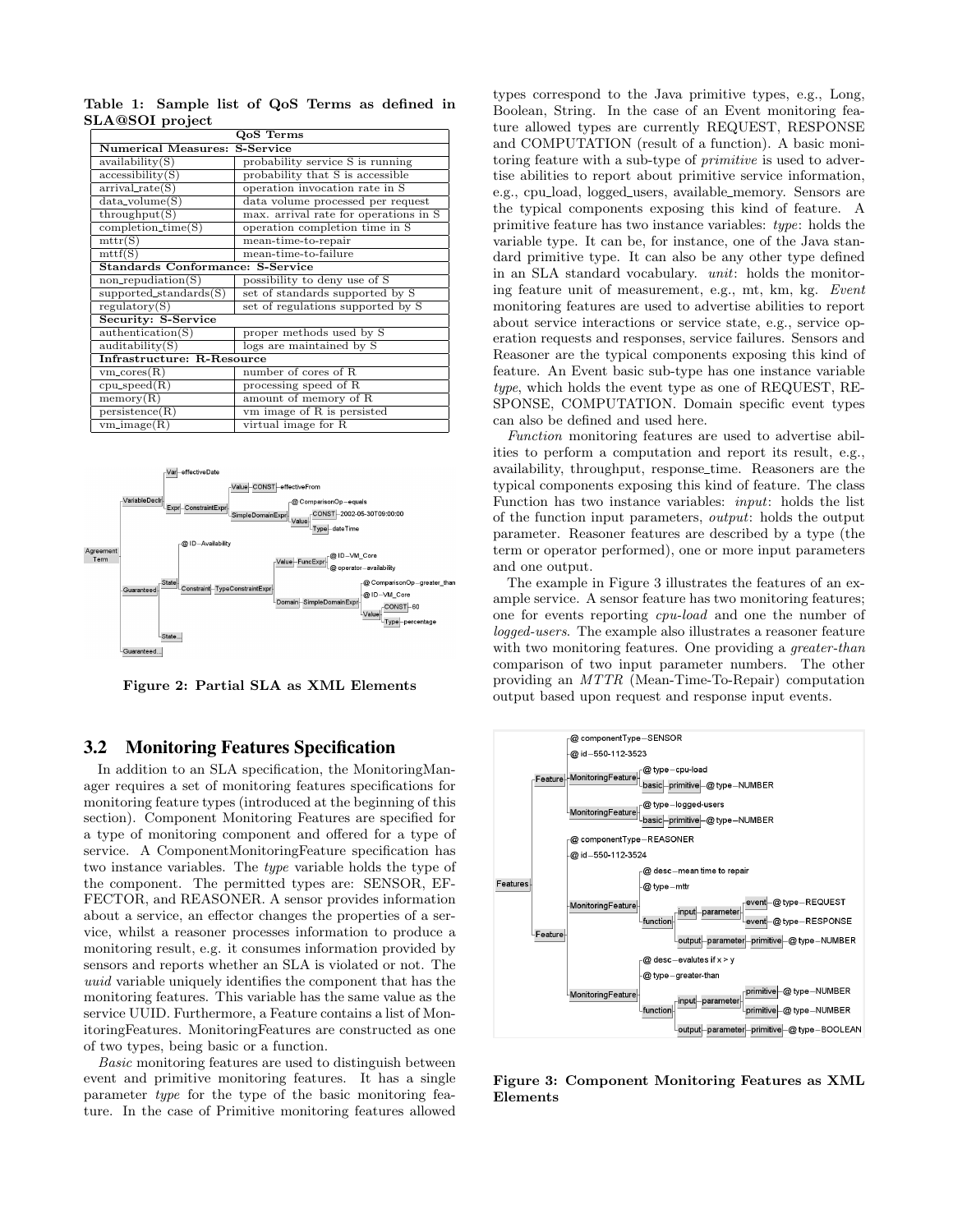#### 4. APPROACH TO CONFIGURATION



Figure 4: SLA Monitoring Configuration Activities

Our approach to dynamic configuration of monitoring infrastructures is based on the process illustrated in Figure 4. The process takes as input an SLA specification and a series of Monitoring Features. Given these inputs, initially the MM extracts the Guarantee States from Agreement Terms of the SLA specification. The terms are in turn parsed in to a formal Abstract Syntax Tree (AST) for the expressions of the states. The AST is then used as input to select each Guarantee State expression (by traversal of the AST) of each state and match each left-hand side (lhs), operator and righthand side (rhs) of the expression with appropriate monitoring features. The matching algorithms are discussed in section 6. Following selection, the delegate components form a SelectedComponents list, which in turn, is used to generate a complete Monitoring System Configuration (MSC) result for an agreement. If no suitable monitoring configuration can be formed (i.e. not all monitoring requirements could be matched) then an empty configuration is returned for a particular guarantee term. The approach can be used for two perspectives; first, to configure the monitoring system when a new SLA needs to be monitored, and second to perform adjustments to an existing configuration when requirements change or violations are detected. However, main focus in this paper is the first, in that we assume that a new SLA is to monitored and therefore do not consider how this would affect the current state of monitoring. The end result of the configuration process is an MSC representing the configuration of selected Monitoring Components which reason or provide events to monitor each Agreement Term of the input SLA.

#### 5. SLA TERM DECOMPOSITION

The Monitoring Manager abstracts the Guaranteed States

(a guarantee made by one of the parties involved in the agreement) that a certain state of affairs will hold for the service. We abstract these states from the Agreement terms and parse the terms using a grammar which is based upon the Backus Normal Form (BNF) specification of the SLA specification [11]. The grammar for the parser is currently only based upon the Agreement Term and Guaranteed State expressions. A sample part of the grammar is listed in Figure 5.



Figure 5: Partial JAVACC Grammar for SLA Term Decomposition

The grammar is used as input to the Java Compiler Compiler (JAVACC) [14] which generates compiler source code to accept and parse source files specified in a defined grammar language. The resulting AST is built to represent the SLA specification terms and expressions. Beginning with the SLA declaration (lines 4-5) one or more AgreementTerms are parsed. Each AgreementTerm (lines 9-11) is parsed as one or more GuaranteeTerms, separated by a comparison operator. Each GuaranteeTerm (lines 15-16) is then parsed as an identifer (which holds the id label of the GuaranteeTerm), and a basic Term followed by a comparison operator and then followed by another basic Term. Each basic Term (lines 20-22) is represented by either one or more TermFunctions (similiar to a normal function call syntax), a string identifier (representing a variable of the SLA specification. The JAVACC function LOOKAHEAD informs the parser to check whether the next symbol to parse is a function or string. Finally, the comparator operators (lines 26-28) list the acceptable types of operators that can be used between terms.

Since the term decomposition is based upon a generated parser, other SLA specification formats may generate their own parsers and transform their SLA specification to the AST input required by the MonitoringManager. In this way, the implementation of the configurator is generic and reusable. In addition, the generated AST compiler can be reused by Monitorability Agents (which accept the monitoring system configuration as a result of matching monitoring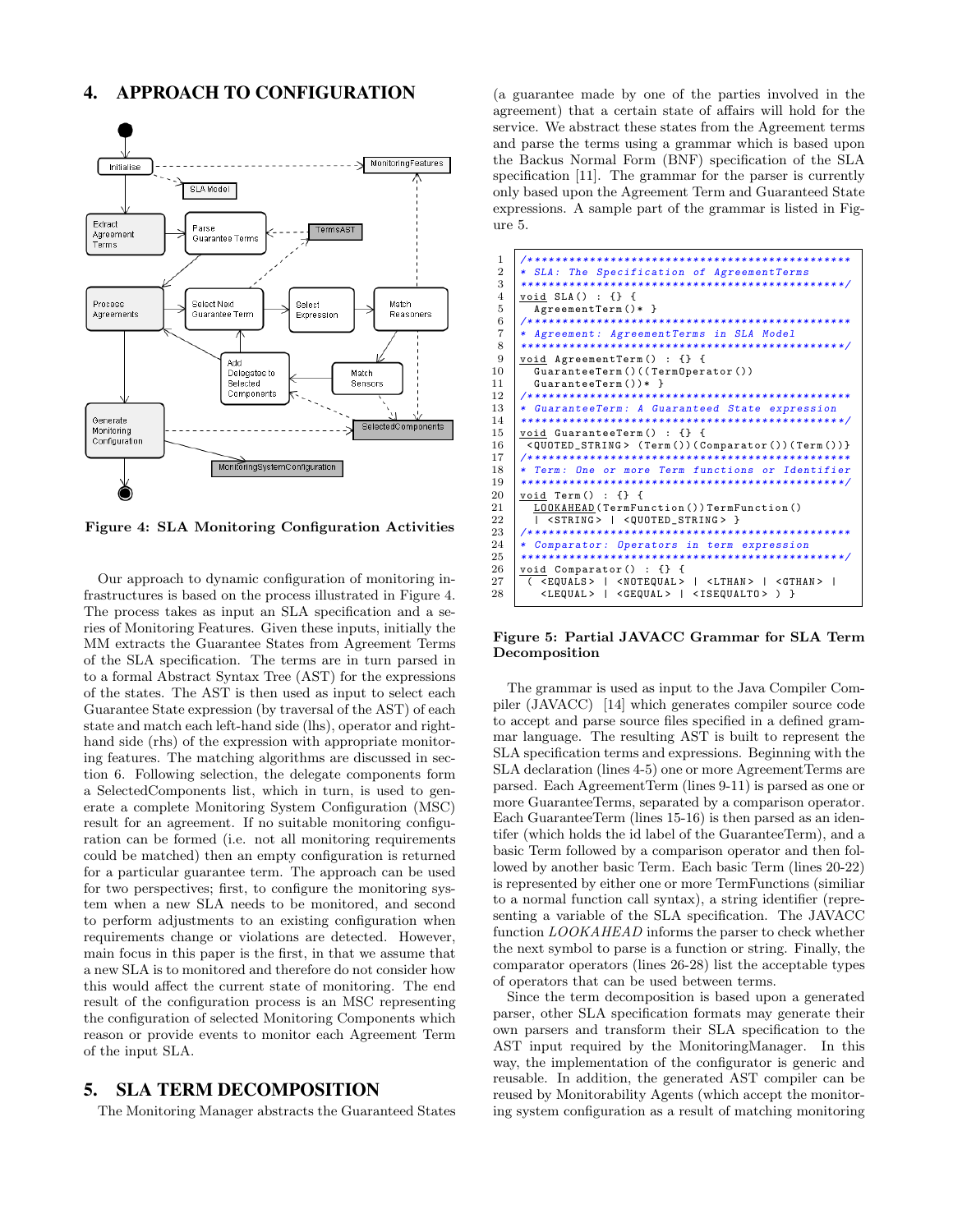components) who can translate the SLA terms in to their own language specification. As an example, we have already performed such a translation for the EVEREST monitoring language [12] that is based on Event Calculus, which is used to reason about the expressions in the SLA@SOI project SLA examples.

#### 6. MONITORING CONFIGURATION

#### 6.1 Monitoring Terms

The main configuration algorithm (illustrated in Figure 6) is responsible for selecting all the term expressions from the prepared SLA term tree (TermAST), obtaining a match for the expression terms with available monitoring component features and then building a suitable monitoring system configuration. The algorithm begins by selecting the root of each Agreement Term expression, which in turn holds one or more Guarantee State expressions.

| $F$ unction:          | Given an agreement, select the most appro-<br>priate monitoring components.                                                                                                                                                                                                                  |
|-----------------------|----------------------------------------------------------------------------------------------------------------------------------------------------------------------------------------------------------------------------------------------------------------------------------------------|
| $\vert$ Input $(s)$ : | 1) TermAST - An AST of the Guaranteed<br>Agreement Terms. 2) Features - a list of ser-<br>vice monitoring features.                                                                                                                                                                          |
| Output(s):            | A set of monitoring components with<br>configurations.                                                                                                                                                                                                                                       |
|                       | <b>Algorithm:</b> Given the TermAST and a set of Monitoring<br>Features<br>1) select root of AST and extract <i>expres</i> -<br>sions<br>2) extract lhs, rhs, operation and select<br>input-types                                                                                            |
|                       | 3) set M1 to MonitorConfig( $\mathit{lhs}$ )<br>4) if <i>node.lhs</i> is expression then<br>(a) set $M2$ to MonitorConfig $(rhs)$<br>otherwise set M2 to <i>rhs.value</i><br>set RM to SelectMonitor(input-<br>5)<br><i>types, operation, Features</i> )<br>6) store delegate for expression |

#### Figure 6: Algorithm for MonitorConfig

The Agreement Term expression is pre-defined as a set of boolean expressions (where all must be true for the Agreement Term to be upheld). Each Guarantee State has a left and right-hand side term and an operator. From the terms a set of input-types is determined. Two term monitors (M1 and M2) are set to reason about the terms and a reasoner monitor is set to reason about the main expression. If the left-hand side of the expression is itself an expression then the second monitor (M2) is recursively configured using the same algorithm (MonitorConfig). If it is not, then the value of the right-hand side of the expression is used as the monitor. Furthermore, a reasoner monitor is assigned to the selection of an appropriate monitor for the input-types, operation and with the list of Features supplied.

#### 6.2 Monitor Selection

The MonitorConfig algorithm uses a SelectMonitor algorithm (Figure 7) to match the required types and operations (or term names) to the monitoring component features. The algorithm begins by iterating through the monitoring component features available and building an appropriate feature list (FeaturedMonitors) by selecting the monitors that match the type of term or operator. Each FeaturedMonitor is then selected and checked for appropriate input-types. For example, the operator  $\langle$  (less than) can be provided for boolean, numbers or other data types. If the feature and types match then the FeaturedMonitor is added to a list of selected monitors (SelectedMonitors). In the current implementation of the work we simply select the first monitor matched as an appropriateness measure. It is envisaged for an enhanced implementation to use some optimisation algorithm (at step 3. of the algorithm) based upon a criteria passed by the user (or indeed, specified as part of the overall SLA). This could also include assessing using the same provider of features to reduce financial cost, optimise messaging and to group related monitors.

| <b>Function:</b> | Given a set of input-types and a monitor          |
|------------------|---------------------------------------------------|
|                  | term, select the first monitor that matches       |
|                  | the term or event types required.                 |
| Input(s):        | 1) Input-Types - A set of types (e.g. Num-        |
|                  | ber, Event) etc. 2) Term - A term or opera-       |
|                  | tion to be monitored (e.g. completion-time        |
|                  | or $\lt$ (operator). 3) Features - a list of ser- |
|                  | vice monitoring features.                         |
|                  |                                                   |
| Output(s):       | A monitoring component offering the types         |
|                  | and operation/term.                               |
| Algorithm:       | Given the Input-Types, Monitoring Features        |
|                  | and Term                                          |
|                  | 1) for each Monitoring Feature in Features        |
|                  | do                                                |
|                  | (a) <b>select</b> Featured Monitors where type    |
|                  | equals the Term                                   |
|                  | 2) for each Monitor in Featured Monitors          |
|                  | do                                                |
|                  | (a) for each <i>type</i> in Input-Types do        |
|                  | (i) if Monitor has $Type$ then                    |
|                  | (ia) <b>add</b> Monitor to SelectedMonitors       |
|                  | 3) select the first Monitor in SelectedMon-       |
|                  | itors (*replaceable selection criteria)           |
|                  | 4) return SelectedMonitor                         |
|                  |                                                   |

Figure 7: Algorithm for SelectMonitor

#### 6.3 System Configuration

As briefly discussed in section 4, the MSC defines an entire configuration for monitoring an SLA within the monitoring system. An example MSC is illustrated in Figure 8 showing a REASONER component (for monitoring a Guaranteed State) and then a set monitoring feature components for each part of the Guaranteed State expressions. The MSC contains a list of components representing Sensor, Effector or Reasoners selected to support the Guarantee Terms of agreements in an SLA.

Each Component in an MSC contains one or more component configurations for each of the different components. For example, an MSC can contain a Reasoner component which has component configurations for two Sensor components and one additional Reasoner component. A Sensor component configuration contains a MonitoringFeature (that which was advertised in selection for the Sensor component) and one or more OutputReceiver(s). An output receiver is another component which expects the result (as an event or value) to perform its own function. A Reasoner component configuration also specifies one or more OutputReceivers but a Specification replaces the MonitoringFeature with a list of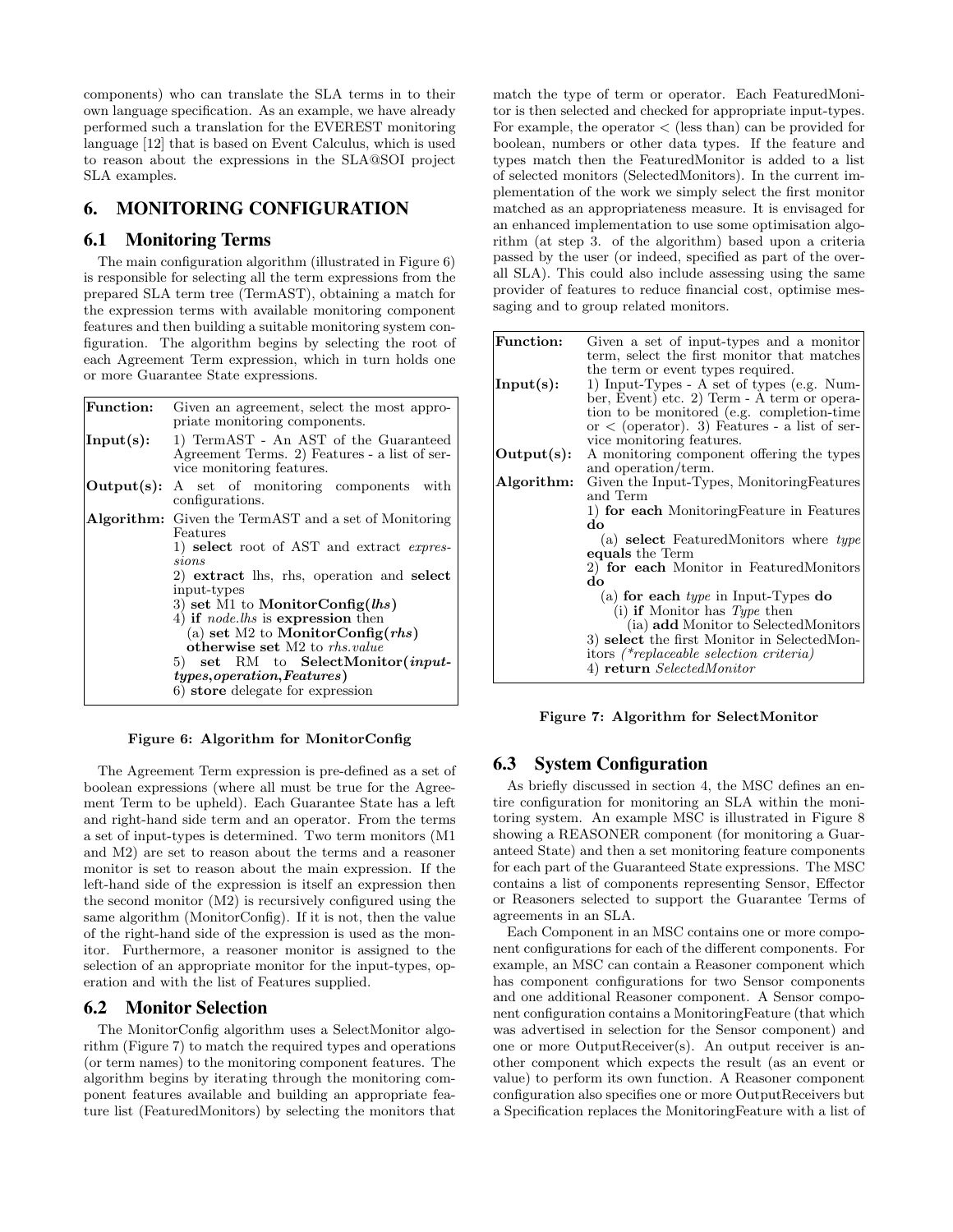

Figure 8: A Monitoring System Configuration

Guarantee States required for reasoning by the component.

#### 6.4 Configuration Deployment

To dynamically setup the whole monitoring environment many components need to be configured. The MSC specification generated in section 6.3 structures all the needed information into a coherent inter-level representation. An MSC instance can be created for two main purposes: to configure the monitoring system when a new SLA needs to be monitored, or to perform adjustments to an existing configuration. Although the purpose of this paper is not to define how the configuration is actually used to execute the configuration of the monitoring environment we briefly outline this to aid the reader understand how the output is leveraged in the environment.

As illustrated in Figure 1, a generated MSC is passed to a Service Manager which links a service instance with a service Managability Agent. The Manageability Agent exposes a method to accept a configuration and then, on behalf of the service under agreement, starts dependent components to monitor the service activities and to generate any violations as part of that agreement. For example, each Agreement-Term has a reasonser (the sum of evaluating all Guarantee States in the Agreement). Each Guarantee State also has a reasonser (to evaluate the expression of each Guarantee State). Once the service Managability Agent is initialised, each reasoner is configured with the appropriate part of the MSC (e.g. for a cpu-load evaluation). The results generated by the reasoners and sensors in this configuration will be monitored by the Managability Agent and appropriate routed from the Event Bus. For further details of the architecture, the reader is invited to refer to [reference SLA@SOI deliverable].

#### 7. TOOL SUPPORT

The approach and modules described in this paper are supported by a number of implementations. In particular the MonitoringManager component is available as a JAVA package, and is also available to be accessed as a Web Service. Since it can be hosted, we have developed a test Web application which accepts the inputs of the SLA specification (as described in section 3.1) with Component Monitoring Features (as described in section 3.2) and automatically generates the Monitoring System Configuration as described in section 6.3. The Web application is illustrated in Figure 9. The Web application provides a useful test harness to check whether the configurations can be successfully generated. Possible errors which can be logged include whether the specifications are appropriately defined, or whether there are sufficient features described to fulfil each of the monitoring term requirements. Thus, it is a useful interactive design tool but also can be accessed at runtime through the Web Service interface. The MonitoringManager will be integrated as part of a SLA@SOI project platform showcase and will be available from: **http://www.sla-at-soi.org/**. A full evaluation of the approach and results are being carried out in-line with the SLA@SOI project functional integration tests.

#### 8. CONCLUSIONS AND FUTURE WORK

In this paper we have described an approach to advanced configuration of service systems, in particular, ones in which an SLA agreement has been established and has services requiring monitoring. The work aims to provide a generic module applicable not only to the architecture illustrated but also to other architectures (although still based upon SLAs and Monitoring Component Features). Our work will be extended to cover further elements of the SLA specification (such as Guaranteed Actions, which are not presently considered) and also including preferential selection of monitoring components. Preferential selection of components is useful where there are multiple monitoring components offered for the same term. Preferences could be based upon monitoring cost (both in computing resource or financially) or non-functional requirements. The existing implementation is already part of the wider SLA@SOI project monitoring platform, providing integration and validation testing, and we seek to find other environments to test it within.

#### 9. ACKNOWLEDGMENTS

The research reported in this paper has been supported by the EU Commission as part of the F7 Integrated Project SLA@SOI (grant agreement n. 216556).

#### 10. REFERENCES

- [1] L. Baresi, D. Bianculli, and C. Ghezzi. Validation of Web Service Compositions. IET Software, 1(6):219–232, 2007.
- [2] L. Baresi and S. Guinea. Towards Dynamic Monitoring of WS-BPEL Processes. In International Conference on Service-Oriented Computing (ICSOC), 2005.
- [3] D. Bianculli and C. Ghezzi. Monitoring conversational webservices. In 2nd International Workshop on Service Oriented Software Engineering (IW-SOSWE), 2007.
- [4] M. Comuzzi and G. Spanoudakis. Dynamic set-up of monitoring infrastructures for service-based systems. In 25th Annual ACM Symposium on Applied Computing, Track on Service Oriented Architectures and Programming (SAC 2010), Sierre, Switzerland, 2010. ACM.
- [5] Gridipedia. SLA Monitoring and Evaluation Technology Solution. Available from: http://www.it-tude.com/?id=gridipedia, 2009.
- [6] K. Jank. Reference Architecture: Adaptive Services Grid Deliverable D6.V-1. Available from: http://asgplatform.org/twiki/pub/Public/ProjectInformation, 2005.